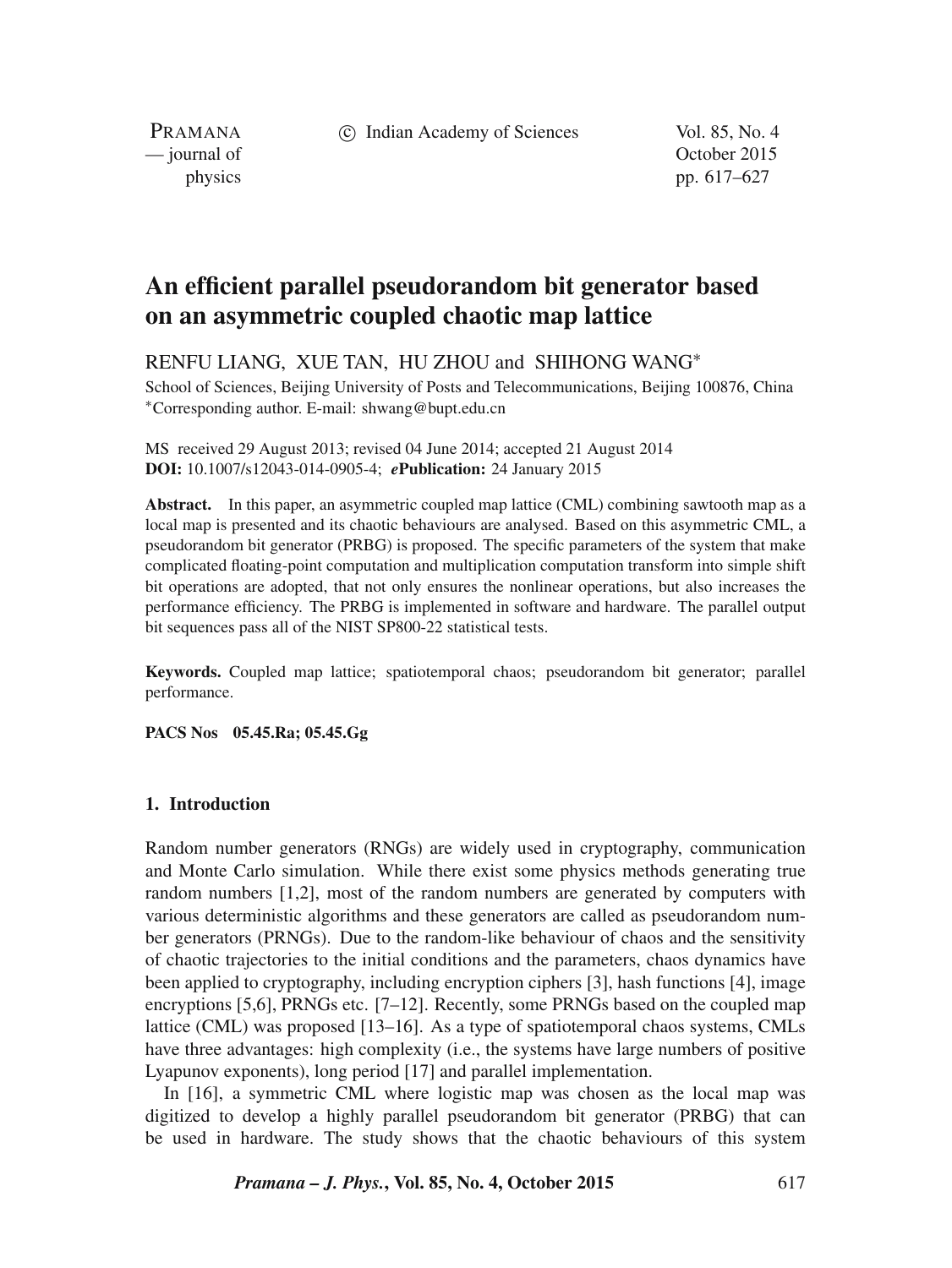depend on the coupling strength, local map parameter and the lattice size. With the given parameters [16], this CML system can induce temporal period and partial space synchronization.

In this paper, an asymmetric CML is proposed by combining a sawtooth map as the local map, the chaotic behaviours of which depend only on the local map parameter, but not on the lattice size and coupling strength. Thus, this asymmetric CML is more flexibly utilized in different system sizes. Based on the asymmetric CML, a PRBG is proposed. Besides flexibility, high complexity (spatiotemporal chaos) and long period, this PRBG has the added advantage of being simple. By choosing specified coupling strengths and map parameters, the complicated multiplication operations of the CML are transformed into simple bit operations, which ensures simplicity and high performance efficiency in hardware implementation. The rest of this paper is organized as follows. Section 2 introduces the CML and the asymmetric CML used in the proposed PRBG. In §3, the proposed PRBG is described in detail. Statistical analysis is given in §4. Finally, this paper is concluded in §5.

# **2. The coupled map lattices**

The one-dimensional symmetric CML is defined as

$$
x_{n+1}(j) = (1-\varepsilon)f(x_n(j)) + \frac{\varepsilon}{2}(f(x_n(j-1)) + f(x_n(j+1))), \quad j = 1, 2, ..., L,
$$
\n(1)

where n is the time index, j and L are site index and lattice size, respectively and  $\varepsilon$  is the coupling strength. The periodic boundary conditions are utilized. The logistic map is usually used as the local map  $f(x)$  in some cryptosystems based on the CML [13,14,16].  $f(x) = ax(1-x)$ , where  $x \in [0, 1]$  and  $a \in [0, 4]$ . If  $a > 3.57$ , the logistic map is chaotic.

The dynamic behaviours of eq. (1) depend on the systemic parameters, including the coupling strength  $\varepsilon$ , the local map parameter a and the lattice size L. Figures 1 and 2 show the dependence of the largest Lyapunov exponent of eq. (1) on the coupling strength  $\varepsilon$  at  $L = 8$  and 16, respectively. In figures 1 and 2, three curves of dots, squares and circles correspond to three different conditions, arbitrarily chosen initial condition, the perturbed forward solutions as initial conditions with  $\varepsilon$  ranging from 0 to 1.0 and from 1.0 to 0, respectively. Figure 3 shows the dependence of the largest Lyapunov exponents of eq. (1) on the parameter a at different  $\varepsilon$  for  $L = 16$ . From figures 1–3 one can observe that there exist complicated behaviours of eq. (1) for the different systemic parameters, such as chaos, period and multiattractors.

For parallel performance, eq. (1) needs good mutual correlation between any two map outputs. Tables 1 and 2 present the spatiotemporal behaviours of eq. (1) vs. L at  $\varepsilon = 0.5$  and 0.25, respectively. In the two tables, the parameter a is fixed as 4.0. From tables 1 and 2 it can be observed that under certain conditions, the different map outputs of eq. (1) may be synchronous or partially synchronous even though the dynamics behaviours are chaos. Given the parameters  $L = 16$ ,  $a = 4.0$  and  $\varepsilon = 0.5$ in [16], the behaviour of eq. (1) is temporal period and partially synchronous (spatial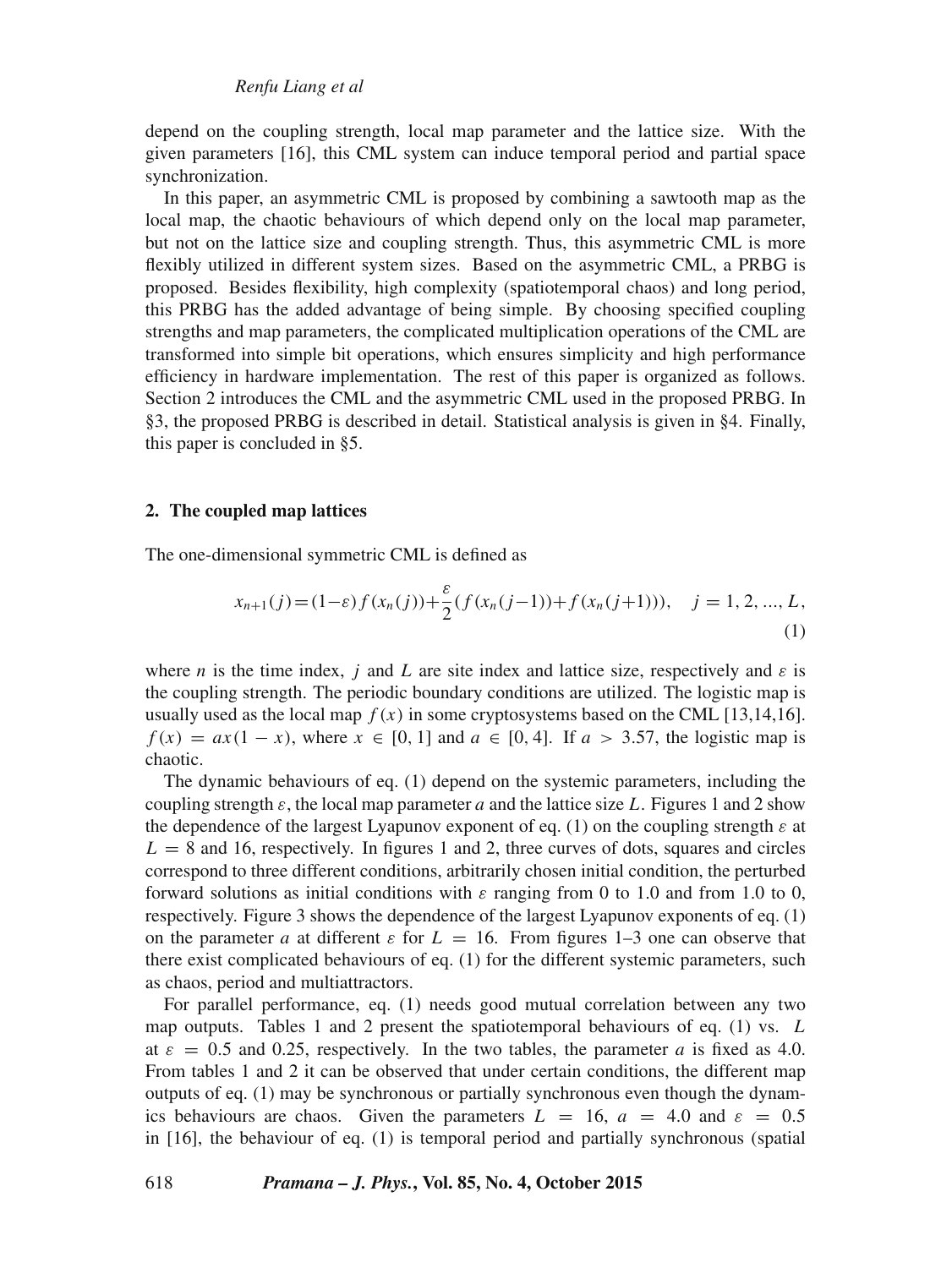

**Figure 1.** Dependence of the largest Lyapunov exponent of eq. (1) on  $\varepsilon$  at  $L = 8$ and  $a = 4$ . Three curves correspond to three different initial conditions; the dots – arbitrarily chosen initial condition, the squares – the perturbed forward solutions as initial conditions with  $\varepsilon$  ranging from 0 to 1.0 and the circles – the perturbed forward solutions as initial conditions with  $\varepsilon$  ranging from 1.0 to 0.

ordering), thus eq. (1) using above parameters is not suitable to be used in the parallel environment.

By choosing the chaotic sawtooth map as a local map and asymmetric couplings, eq. (1) becomes



$$
x_{n+1}(j) = (1 - \varepsilon_1 - \varepsilon_2) f(x_n(j)) + \varepsilon_1 f(x_n(j+1)) + \varepsilon_2 f(x_n(j-1)), \quad (2)
$$

**Figure 2.** Dependence of the largest Lyapunov exponent of eq. (1) on  $\varepsilon$  at  $L = 16$ and  $a = 4$ . The initial conditions of the three curves are the same as that of figure 1.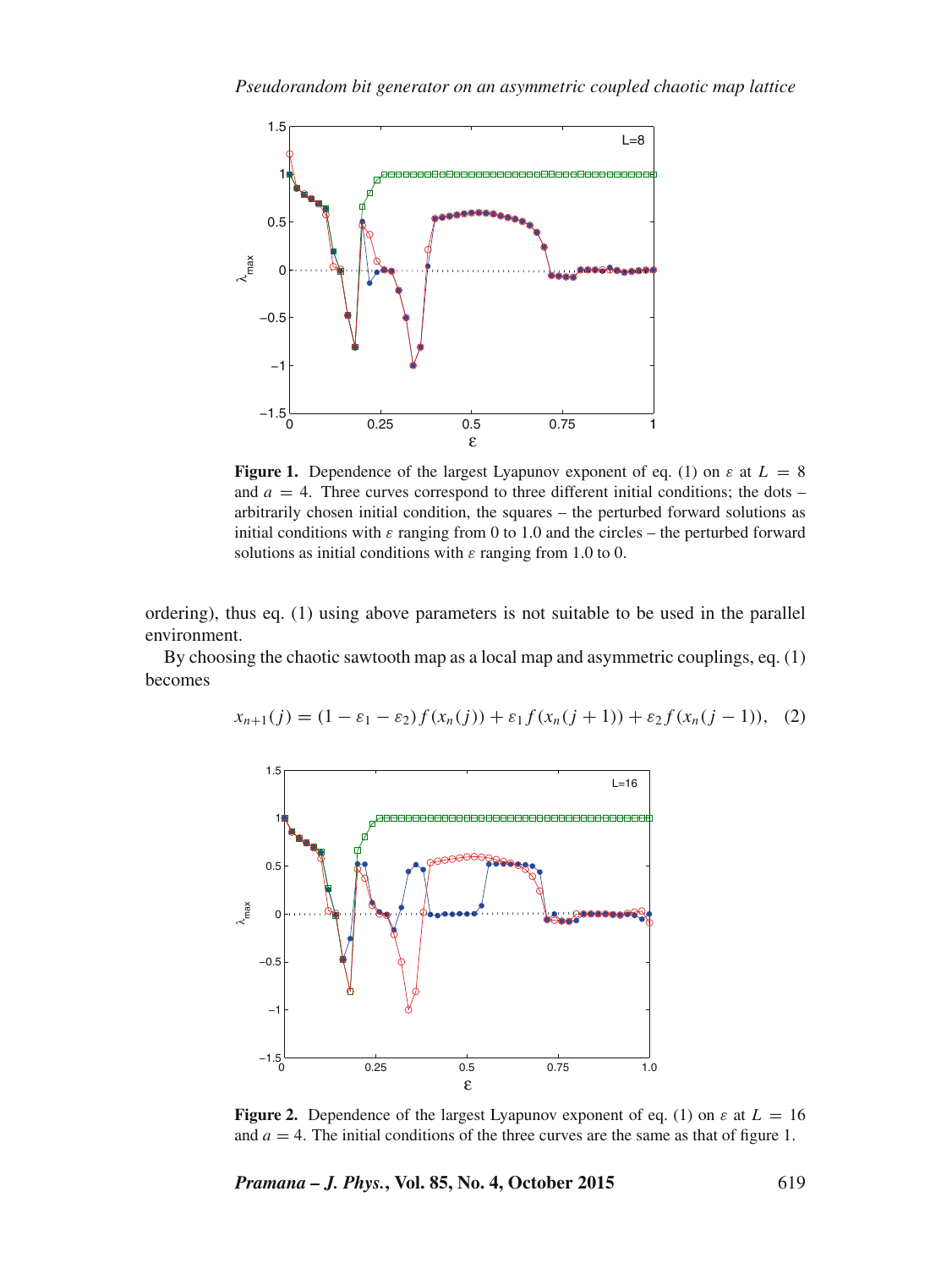

Figure 3. Dependence of the largest Lyapunov exponent of eq. (1) on a at three different couplings of  $\varepsilon$  and  $L = 16$ . The initial conditions are arbitrarily chosen.

| L<br>(2 < L < 17) | Space pattern                                                          | Time<br>sequences     |  |
|-------------------|------------------------------------------------------------------------|-----------------------|--|
| 3                 | Completely synchronous                                                 | Chaos                 |  |
|                   | Partially synchronous                                                  | Period                |  |
| 6                 | Partially synchronous                                                  | Quasiperiod           |  |
| 10                | Partially synchronous                                                  | Period                |  |
| 11                | Non-regular                                                            | Period                |  |
| 12                | Near to partially synchronous,<br>partially synchronous or non-regular | Period or quasiperiod |  |
| 15                | Partially synchronous or non-regular                                   | Period or quasiperiod |  |
| 16                | Partially synchronous                                                  | Period                |  |
| <b>Others</b>     | Non-regular                                                            | Chaos                 |  |

**Table 1.** Dependence of the spatiotemporal behaviours of eq. (1) on the lattice size L.  $\varepsilon = 0.5$  and  $a = 4$ .

**Table 2.** Dependence of the spatiotemporal behaviours of eq. (1) on the lattice size L.  $\varepsilon = 0.25$  and  $a = 4$ .

| L<br>(2 < L < 21) | Space pattern                                          | Time<br>sequences |
|-------------------|--------------------------------------------------------|-------------------|
| $\overline{4}$    | Partially synchronous                                  | Chaos             |
| 8                 | Partially synchronous                                  | Chaos             |
| 12                | Partially synchronous                                  | Chaos             |
| 16                | Partially synchronous or near to partially synchronous | Chaos             |
| 20                | Partially synchronous or near to partially synchronous | Chaos             |
| Others            | Non-regular                                            | Chaos             |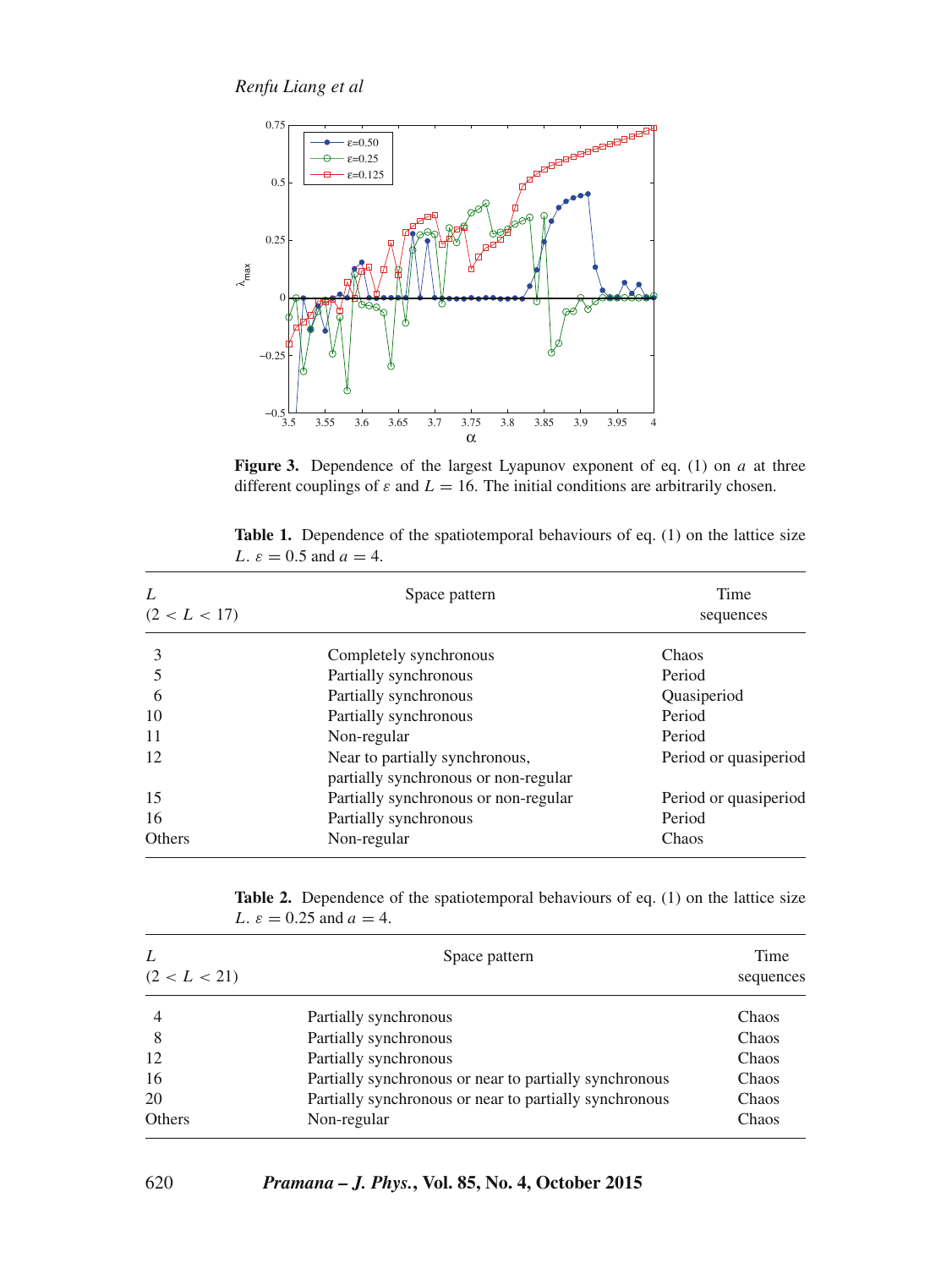where  $f(x) = ax \mod 1.0$ ,  $a \in (1, 2]$ .  $\varepsilon_1 > 0$ ,  $\varepsilon_2 > 0$  and  $\varepsilon_1 + \varepsilon_2 < 1.0$ . The Jacobian matrix  $C$  of eq. (2) takes the form

$$
\begin{bmatrix}\n(1 - \varepsilon_1 - \varepsilon_2)a & \varepsilon_1 a & 0 & \dots & 0 & \varepsilon_2 a \\
\varepsilon_2 a & (1 - \varepsilon_1 - \varepsilon_2)a & \varepsilon_1 a & 0 & \dots & 0 \\
0 & \varepsilon_2 a & (1 - \varepsilon_1 - \varepsilon_2)a & \varepsilon_1 a & 0 & \dots \\
\vdots & \vdots & \vdots & \ddots & \vdots & \vdots \\
\varepsilon_1 a & 0 & \dots & 0 & \varepsilon_2 a & (1 - \varepsilon_1 - \varepsilon_2)a\n\end{bmatrix},
$$

where the matrix  $C$  is a circulant matrix. The corresponding eigenvalues of the matrix C are given by  $\lambda_i = a(1 - \varepsilon_1 - \varepsilon_2 + \varepsilon_1 \exp(2\pi i (j/L)) + \varepsilon_2 \exp(-2\pi i (j/L))),$  j = 1, 2, ..., L. We have the largest Lyapunov exponent  $\lambda_{\text{max}} = \ln(a)$ . That shows the chaotic behaviour of eq. (2) only depends on the parameter  $a$ , not on the coupling parameters and system sizes, unlike eq. (1). Thus, the application of eq. (2) is more flexible. For  $a \in$ (1, 2),  $\lambda_{\text{max}} = \ln(a) > 0$ , eq. (2) is spatiotemporal chaos. Taking  $a = 1.75$ ,  $\varepsilon_1 = 3/32$ and  $\varepsilon_2 = 1/32$ , we further studied spatial ordering of eq. (2) for  $3 \leq L < 17$  and could not find complete synchronization or partial synchronization. We also calculated autocorrelation coefficient of the sequences  $x_n(j)$ ,  $c_{j,i}(\tau)$ , and mutual correlation coefficient between the two successive sequences  $x_n(i)$  and  $x_n(j)$ ,  $c_{i,j}(\tau)$ , according to the following formulas:

$$
c_{j,j}(\tau) = \frac{\hat{c}_{j,j}(\tau)}{\hat{c}_{j,j}(0)}, \quad j = 1, 2, ..., L,
$$



**Figure 4.** The autocorrelation curve  $c_{1,1}(\tau)$  in (**a**) and the mutual correlation curves  $c_{1,2}(\tau)$ ,  $c_{1,16}(\tau)$  and  $c_{1,3}(\tau)$  in (**b**), (**c**) and (**d**) at  $L = 16$  and  $T = 10^6$ .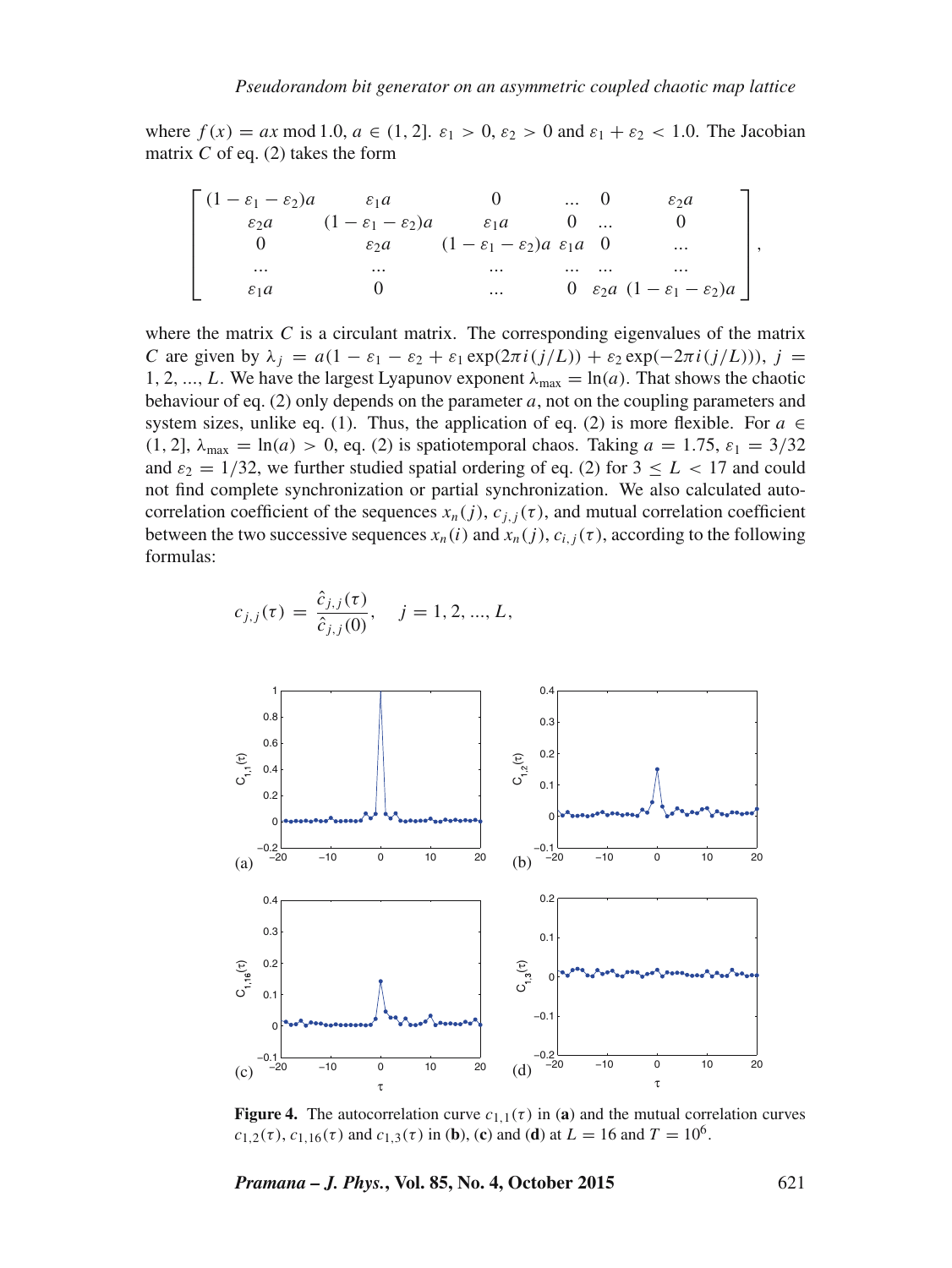*Renfu Liang et al*

$$
\hat{c}_{j,j}(\tau) = \frac{1}{T} \sum_{n=1}^{T} [x_n(j) - \bar{x}_n(j)][x_{n+\tau}(j) - \bar{x}_n(j)],
$$
  
\n
$$
c_{i,j}(\tau) = \frac{\hat{c}_{i,j}(\tau)}{\sqrt{\hat{c}_{i,i}(0)\hat{c}_{j,j}(0)}}, \quad i, j = 1, 2, ..., L,
$$
  
\n
$$
\hat{c}_{i,j}(\tau) = \frac{1}{T} \sum_{n=1}^{T} [x_n(i) - \bar{x}_n(i)][x_{n+\tau}(j) - \bar{x}_n(j)].
$$

The curves of figures 4a–4d show the autocorrelation coefficient  $c_{1,1}(\tau)$  and the mutual correlation coefficients  $c_{1,2}(\tau)$ ,  $c_{1,16}(\tau)$  and  $c_{1,3}(\tau)$ , respectively, at  $L = 16$  and  $T = 10^6$ . In figure 4d, we observe the mutual correlation coefficient for non-adjacent site maps. We also observe the autocorrelation coefficient  $c_{1,1}(\tau)$  for  $|\tau| > 3$  in figure 4a and the mutual correlation coefficients  $c_{1,2}(\tau)$  and  $c_{1,16}(\tau)$  for adjacent site maps in figures 4b and 4c for  $|\tau| > 1.$ 

# **3. A parallel PRBG based on the asymmetric CML**

Based on the asymmetric CML combining some simple digital algebraic operations, a new PRBG was constructed, which can be used in hardware and software environment.

# 3.1 *Description of algorithm*

In this section, we provide a detailed description of the algorithm of the parallel PRBG. This algorithm is based on N coupled maps,  $N > 5$ .

This algorithm includes three parts: (i) Initialization process that expands an initial value (IV) from 64 bits to 32N bits and generates  $N$  initial variables of the asymmetric CML; (ii) dynamics of the asymmetric CML; (iii) output module giving random bit sequences.

3.1.1 *Initialization process.* This initialization process expands a IV from 64 bits to 32*N* bits and generates N initial variables of the asymmetric CML  $x_0(i)$ ,  $x_0(i) \in [0, 2^{32})$ ,  $i =$ 1, 2, ..., N. The expansion is made by nonlinear transformations such as hash functions. Here we define a nonlinear transformation

$$
w(j+8) = S(w(j) + w(j+4)), \quad j = 1, 2, ..., 4N - 8,
$$
\n(3)

where  $w(i)$  are 8-bit integers and  $w(1)$ ,  $w(2)$ ,..., $w(8)$  compose 64-bit IV, i.e., IV =  $w(1)$ || $w(2)$ ||...|| $w(8)$ . The operation + of eq. (3) is a modular  $2<sup>8</sup>$  addition. S is an S-box transformation, i.e., 8-bit to 8-bit nonlinear transformation. Here we consider S-box of AES.

After the expansion, the initial variables of the asymmetric CML are generated by a series of 8-bit  $w(j)$  in the order,  $x_0(1) = w(1)||w(2)||w(3)||w(4)$ ,  $x_0(2) = w(5)||w(6)||$  $w(7)||w(8),...,x_0(N) = w(4N-3)||w(4N-2)||w(4N-1)||w(4N)$ . If N initial variables are identical, they are perturbed by the transformation  $x_0(i) = x_0(1) + 10000 \times i$ ,  $i =$ 2, 3, ..., N.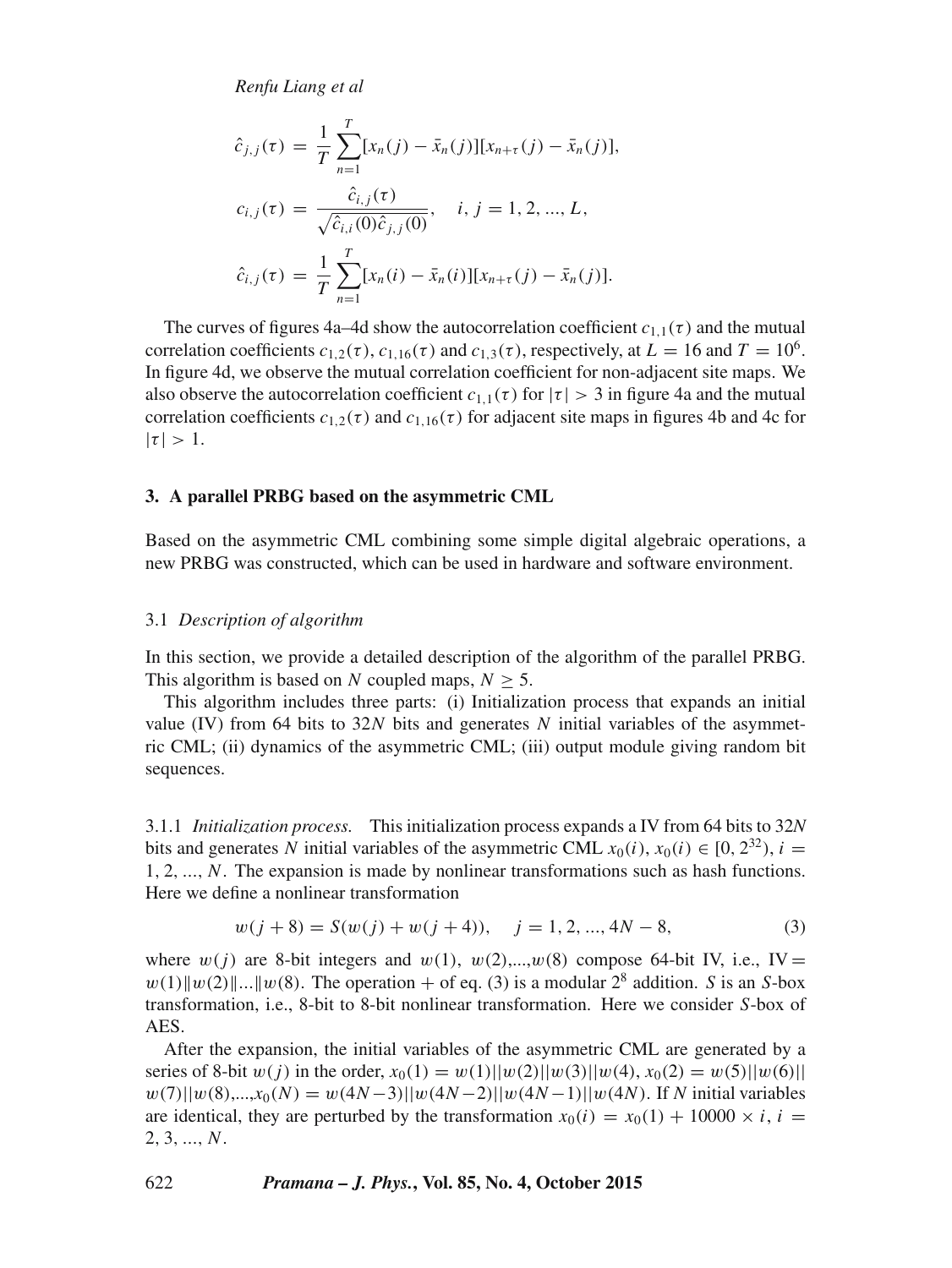3.1.2 *Dynamics of the asymmetric CML.* An asymmetric CML is designed to perform bit confusion and diffusion between the state variables. The function reads as

$$
x_{n+1}(j) = (1 - \varepsilon_1 - \varepsilon_2) f(x_n(j)) + \varepsilon_1 f(x_n(j+1)) + \varepsilon_2 f(x_n(j-1)), \quad (4)
$$

where  $\varepsilon_1, \varepsilon_2 \in (0, 1), \varepsilon_1 \neq \varepsilon_2$ .  $f(x) = ax \mod 2^{32}$ ,  $a \in (1, 2]$  and x is defined as a finite integer domain  $[0, 2^{32})$ , which performs stretching and bending operations of chaotic system, as also, helps in hardware implementation. The periodic boundary conditions are used. If the iteration time  $n > 100$ , eq. (4) outputs the variables  $x_n(j)$ ,  $j = 1, 2, ..., N$ .

In eq. (4), the multiplication computations require more time in hardware implementation. Thus, we may choose specified coupling strengths  $\varepsilon_1$ ,  $\varepsilon_2$  and the parameter a and let complicated multiplication operations transform into simple bit-shift operations. If we take  $a = 1\frac{3}{4}$ ,  $\varepsilon_1 = \frac{3}{32}$  and  $\varepsilon_2 = \frac{1}{32}$ , eq. (4) becomes

$$
x_{n+1}(j) = (1 - \varepsilon_1 - \varepsilon_2)X_n(j) + \varepsilon_1 X_n(j+1) + \varepsilon_2 X_n(j-1)
$$
  
\n
$$
= (X_n(j) \gg 1) + (X_n(j) \gg 2) + (X_n(j) \gg 3)
$$
  
\n
$$
+ (X_n(j+1) \gg 4) + (X_n(j+1) \gg 5) + (X_n(j-1) \gg 5), (5)
$$
  
\n
$$
X_n(j) = 1\frac{3}{4}x_n(j) \mod 2^{32}
$$
  
\n
$$
= (x_n(j) + (x_n(j) \gg 1) + (x_n(j) \gg 2)) \mod 2^{32},
$$
 (6)

where the operation  $x \gg y$  stands for a right shift of the variable x by y bits.

Figures 5 and 6 present the performance of eq. (6) (i.e., the local map performance) and the parallel performance of eq. (5).



**Figure 5.** The local map performance of eq. (6).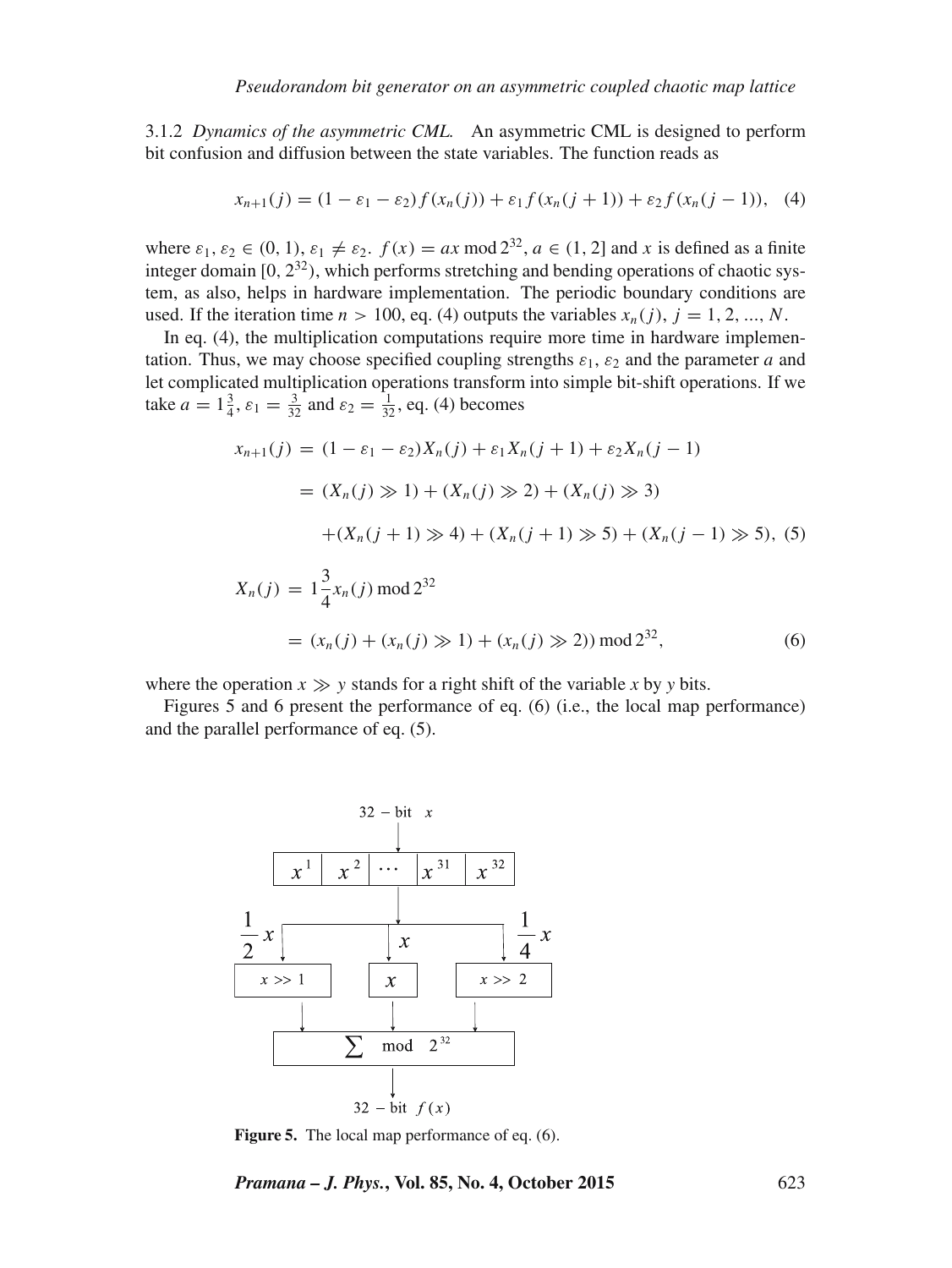*Renfu Liang et al*



**Figure 6.** The parallel performance of eq. (5).

3.1.3 *Output module.* The output module transforms the variables of the CML,  $x_n(i)$ , into the binary format and outputs the partial bits.

$$
x_n(j) = \sum_{i=1}^{32} b_n^i(j) \times 2^{32-i}, \quad b_n^i(j) \in \{0, 1\}.
$$

For each map, we output 16 low significant bits  $b_n^{17}(j)b_n^{18}(j), \ldots, b_n^{32}(j)$ .

# 3.2 *Characteristics of the algorithm*

The structure of the proposed algorithm has the following characteristics:

- (i) The parallel PRBG is mainly based on the asymmetric coupled chaotic map lattice. This structure yields strong confusion and diffusion rates among the state variables of all site maps  $x_n(i)$ , and is suitable for parallel implementation.
- (ii) The complicated arithmetic operations are transformed into simple bit operations. In eq. (4), floating-point and multiplication computations need more operations in hardware implementation. In our algorithm, we adopt the specific parameters  $\varepsilon_1$ ,  $\varepsilon_2$  and a, which transform multiplication and floating-point computations in eq. (4) into simple bit shifts and additions in eqs (5) and (6). This ensures nonlinear operations, as also increases the efficiency of the system in hardware implementation. Table 3 shows the performance operations.
- (iii) After processing 100 iterations, the algorithm outputs bit sequences. This rule assures strong confusion and diffusion among 64-bit IV.
- (iv) The size of CML in eq. (4) and the maximal sequence length. The previous works [18–21] have recommended that the state size of a key-stream (here pseudorandom

|                                  | Multiplication | Addition   | Shift      | Modulo     |
|----------------------------------|----------------|------------|------------|------------|
|                                  | $(32-bit)$     | $(32-bit)$ | $(32-bit)$ | $(2^{32})$ |
| Eq. $(4)$<br>Eqs $(5)$ and $(6)$ |                | 4          |            |            |

**Table 3.** The operations of eqs (4)–(6) for each map.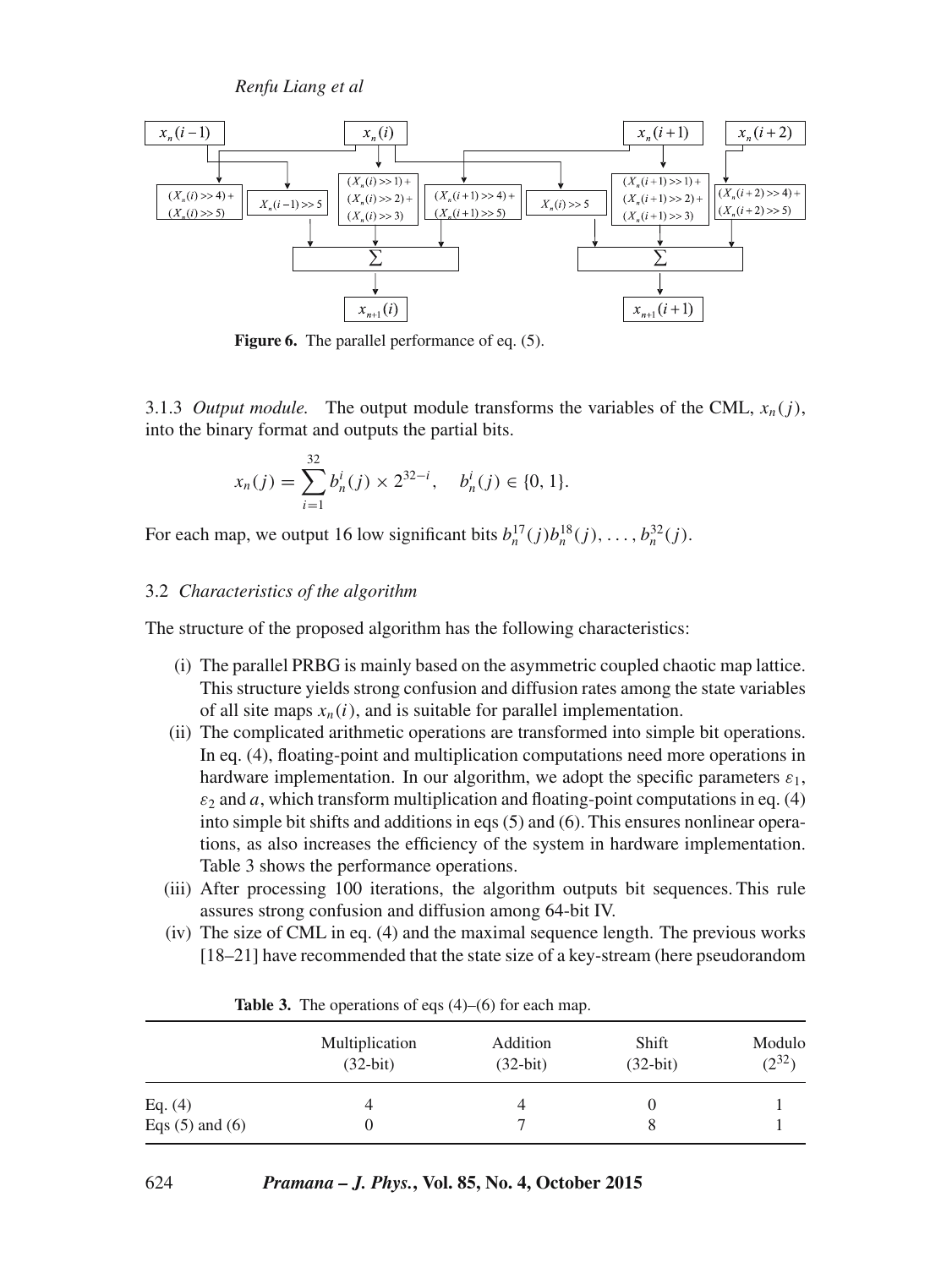sequence) generator should be at least twice or 2.5 times the key size (here IV size), to protect against what is now usually called the Babbage–Golic TMD attack and Biyukov–Shomir TMD attack, respectively. We take the size of CML in eq. (4) to be  $N > 5$  because of the 64-bit size of IV. The entropy decreases consistently at each iteration output. For a random system state, if a  $2<sup>m</sup>$ -bit-length sequence is the output, the entropy decreases about  $m$ -bit. Due to the 64-bit IV size, we suggest that 128-bit entropy remains after the sequences output. Thus, we gave a constructive sequence length of  $2^{32}$  bits for  $5 < N < 8$  and  $2^{64}$  bits for  $N > 8$ .

# **4. Statistical analysis**

## 4.1 *Statistical analysis of output sequences*

In this section, randomness tests are explained by using NIST 800-22 test suite (Revision 1) [22]. The NIST 800-22 test suite issued by NIST (National Institute of Standard Technologies) of the United States is a statistical package used for testing the randomness of bit sequences generated from pseudorandom number generators. Table 4 shows the 15 items of NIST 800-22 Test Suite and the parameters used in this paper. Each test item produces the corresponding  $P_{values}$ . To interpret these results of  $P_{values}$ , two approaches have been adopted [22]: the examination of the proportion of sequences passing a statistical test and the uniform distribution examination of  $P_{values}$ . In the sequences' proportion examination, given a significance level  $\alpha$  and a sample size of sequences m, a confidence interval can be obtained. If the proportion falls within this interval, then the data achieve satisfactory randomness. In our analysis,  $\alpha = 0.01$  and  $m = 1000$ , and the confidence interval is [0.9805608, 0.9994392]. In the uniform distribution examination,

| No. | Test type                                      | Parameter            |
|-----|------------------------------------------------|----------------------|
|     | The frequency (monobit) test                   |                      |
|     | Frequency test within a block                  | Block size $m = 128$ |
| 3   | The runs test                                  |                      |
|     | Tests for the longest-run-of-ones in a block   | $M = 10000$          |
| 5   | The binary matrix rank test                    | $M = 32, Q = 32$     |
| 6   | The discrete Fourier transform (spectral) test | $n = 50000$          |
|     | The non-overlapping template matching test     | $m = 9$              |
| 8   | The overlapping template matching test         | $m = 10, M = 2057$   |
| 9   | Maurer's universal statistical test            |                      |
| 10  | The linear complexity test                     | $M = 1000$           |
| 11  | The serial test                                | $m=10$               |
| 12  | The approximate entropy test                   | $m=10$               |
| 13  | The cumulative sums (Cusums) test              |                      |
| 14  | The random excursions test                     |                      |
| 15  | The random excursions variant test             |                      |

**Table 4.** Fifteen items of NIST 800-22 Test Suite (Revision 1) and the parameters used in this paper.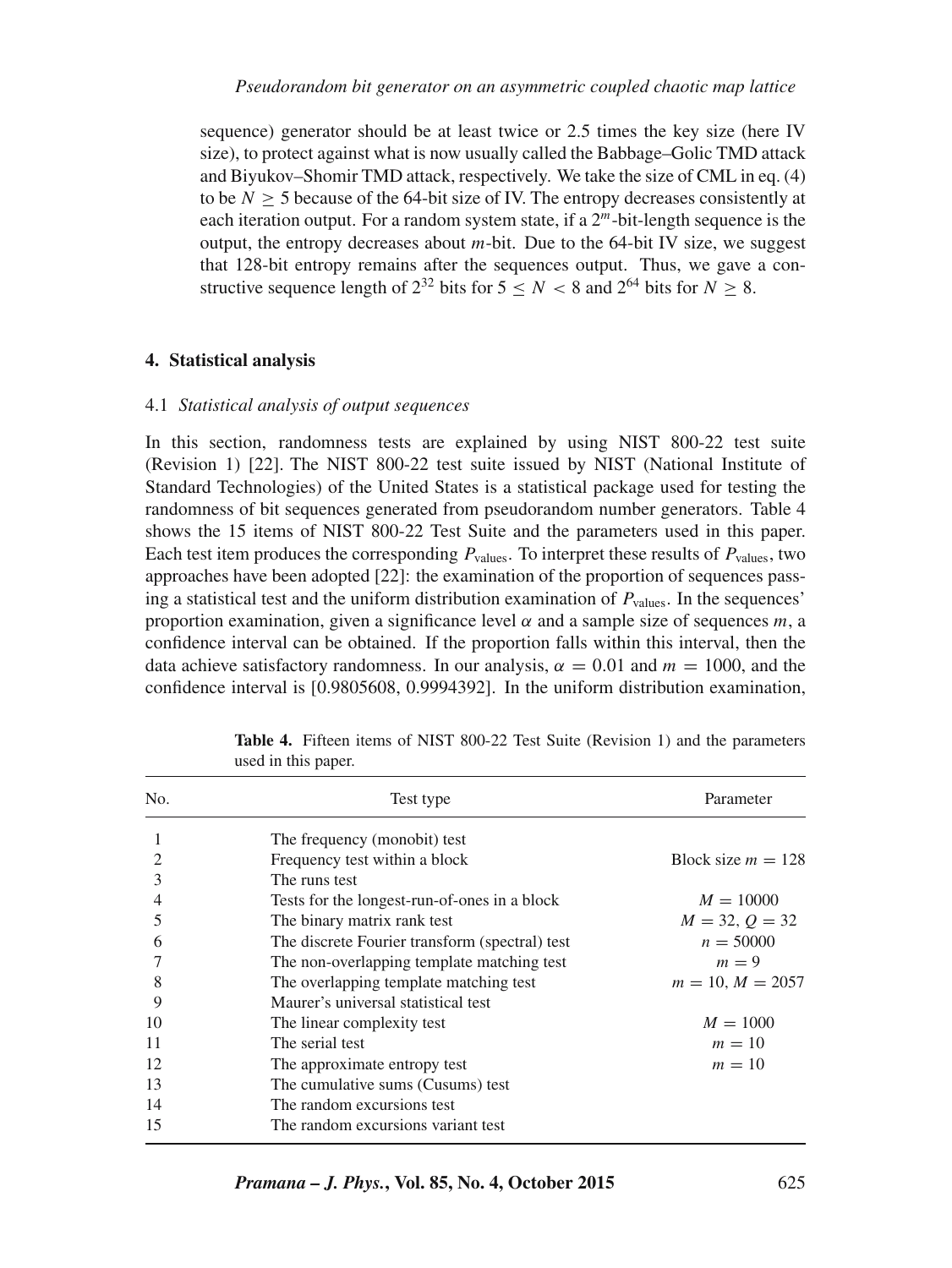a parameter  $P_{valueT}$  was calculated (§4.2.2 in [22]). If  $P_{valueT} > 0.0001$ , then the sequences can be considered to be uniformly distributed. To provide statistically meaningful results, 1000 sequences were processed in this analysis.

We analysed the system of eqs (5) and (6) with  $N = 8$ . By arbitrarily giving a 64-bit IV, we parallel output 1000 bit sequences for each site, each of which is 1000,000-bit length. The dataset of the first site map passes all the NIST statistical tests, and we obtained similar results for the other site maps. We also constructed the XORed sequence by XOR processing two sequences from adjacent sites. The XORed sequences were also observed to pass all the requisite statistical tests, which further confirms the independence of the sequences of different site maps.

### 4.2 *Statistical analysis of IV*

For a PRBG, different IVs should output independent binary sequences. In our design we take two approaches to enhance the sensitivity of IVs.

First, the initialization process expands a 64-bit IV to  $32N$  bits and generates N variables  $x_0(i)$ . For simplicity we assume that the lowest significant bit of  $w(4)$  in a 64-bit IV is changed, according to eq. (3) we have changed  $w(12)$ ,  $w(16)$ ,..., $w(4i)$ ,  $i =$ 3, 4, ..., N. Thus, one-bit change of a 64-bit IV can result in  $8(N - 2) + 1$  bits change for 32N bits. These changed expanded bits induce changed  $x_0(1)$ ,  $x_0(3)$ ,  $x_0(4)$ ,..., $x_N(i)$ except  $x_0(2)$ .

Second, in the dynamics of asymmetric CML of eq. (4), if the iteration time  $n > 100$ , eq. (4) outputs the variables  $x_n(i)$  that ensures effective bit diffusion and confusion among the initial variables  $x_0(1)$ ,  $x_0(2)$ ,  $x_0(3)$ ,..., $x_N(i)$ .

Our simulation results verify the above analysis and show satisfied sensitivity of IVs.

# **5. Conclusion**

We proposed a new parallel pseudorandom bit generator based on a coupled chaotic map lattice. We adopted the specific systemic parameters that transformed complicated floating-point computation into simple bit operations. This not only ensured the complexity of nonlinear operations, but also enhanced the efficiency of the system. Statistical tests showed that the output sequences have satisfied random characteristics.

#### **Acknowledgements**

This work was supported by National Natural Science Foundation of China under No. 60973109.

## **References**

- [1] H Guo, W Tang, Y Liu and W Wei, *Phys. Re*v*. E* 81, 051137 (2010)
- [2] X Li, A B Cohen, T E Murphy and R Roy, *Opt. Lett.* **36**(**6**), 1020 (2011)
- [3] L M Cuomo and A V Oppenheim, *Phys. Re*v*. Lett.* **71**, 65 (1993)